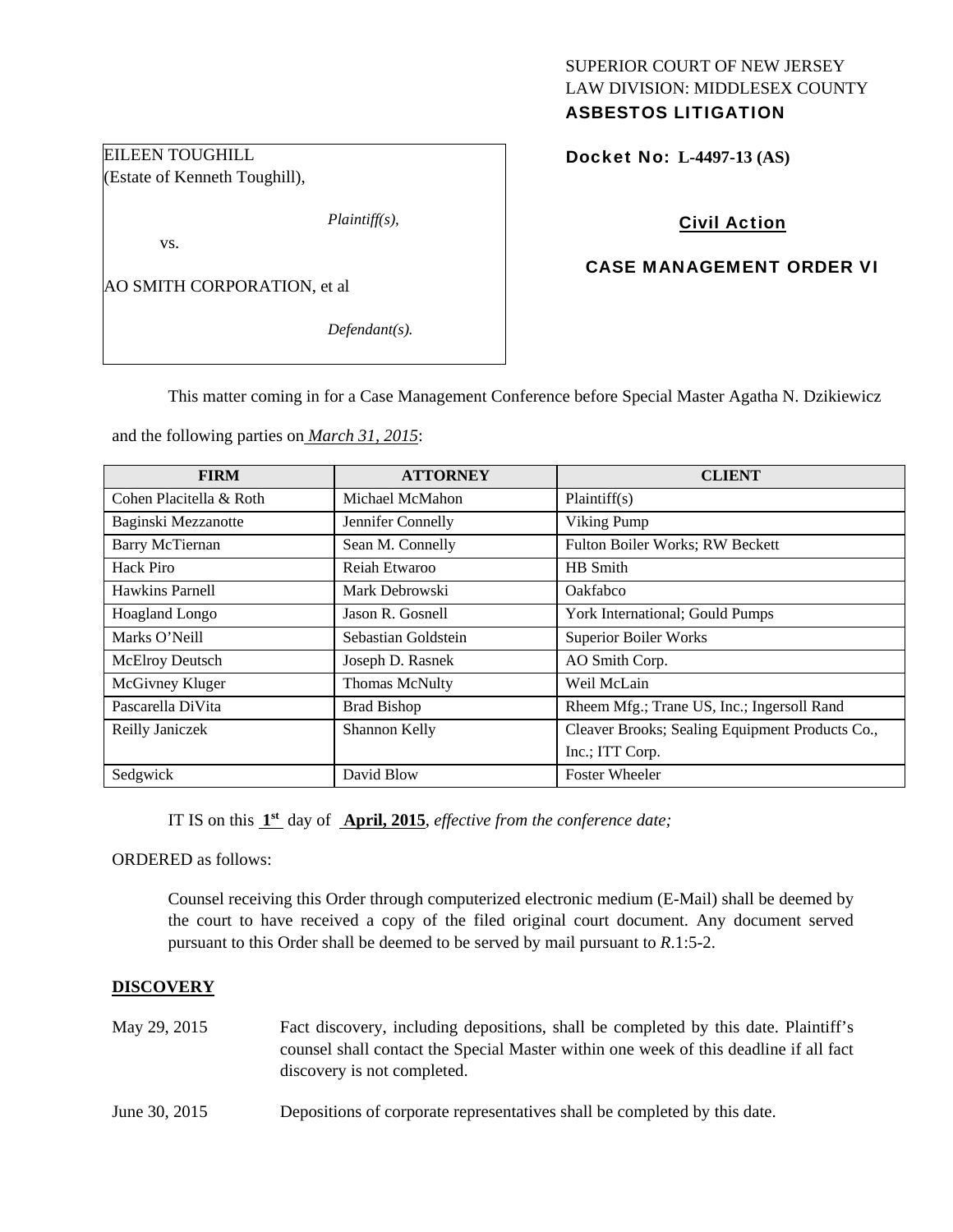#### **EARLY SETTLEMENT**

July 10, 2015 Settlement demands shall be served on all counsel and the Special Master by this date.

### **SUMMARY JUDGMENT MOTION PRACTICE**

- August 7, 2015 Summary judgment motions shall be filed no later than this date.
- September 4, 2015 Last return date for summary judgment motions.

#### **MEDICAL DEFENSE**

| May 1, 2015     | Plaintiff shall serve executed medical and employment authorizations by this date.                       |
|-----------------|----------------------------------------------------------------------------------------------------------|
| July 2, 2015    | Plaintiff shall serve medical expert reports by this date.                                               |
| July 2, 2015    | Plaintiff is to arrange for the transfer of pathology specimens and x-rays, if any, by<br>this date.     |
| October 9, 2015 | Defendants shall identify its medical experts and serve medical expert reports, if<br>any, by this date. |

#### **LIABILITY EXPERT REPORTS**

- July 31, 2015 Plaintiff shall identify its liability experts and serve liability expert reports or a certified expert statement by this date or waive any opportunity to rely on liability expert testimony.
- October 9, 2015 Defendants shall identify its liability experts and serve liability expert reports, if any, by this date or waive any opportunity to rely on liability expert testimony.

#### **ECONOMIST EXPERT REPORTS**

- September 4, 2015 Plaintiff shall identify its expert economists and serve expert economist report(s), if any, by this date or waive any opportunity to rely on economic expert testimony.
- October 9, 2015 Defendants shall identify its expert economists and serve expert economist report(s), if any, by this date or waive any opportunity to rely on economic expert testimony.

#### **EXPERT DEPOSITIONS**

October 30, 2015 Expert depositions shall be completed by this date. To the extent that plaintiff and defendant generic experts have been deposed before, the parties seeking that deposition in this case must file an application before the Special Master and demonstrate the necessity for that deposition. To the extent possible, documents requested in a deposition notice directed to an expert shall be produced three days in advance of the expert deposition. The expert shall not be required to produce documents that are readily accessible in the public domain.

\_\_\_\_\_\_\_\_\_\_\_\_\_\_\_\_\_\_\_\_\_\_\_\_\_\_\_\_\_\_\_\_\_\_\_\_\_\_\_\_\_\_\_\_\_\_\_\_\_\_\_\_\_\_\_\_\_\_\_\_\_\_\_\_\_\_\_\_\_\_\_\_\_\_\_\_\_\_\_\_\_\_\_\_\_\_\_\_\_\_\_\_\_\_\_\_\_\_\_\_\_\_\_\_\_\_\_\_\_\_